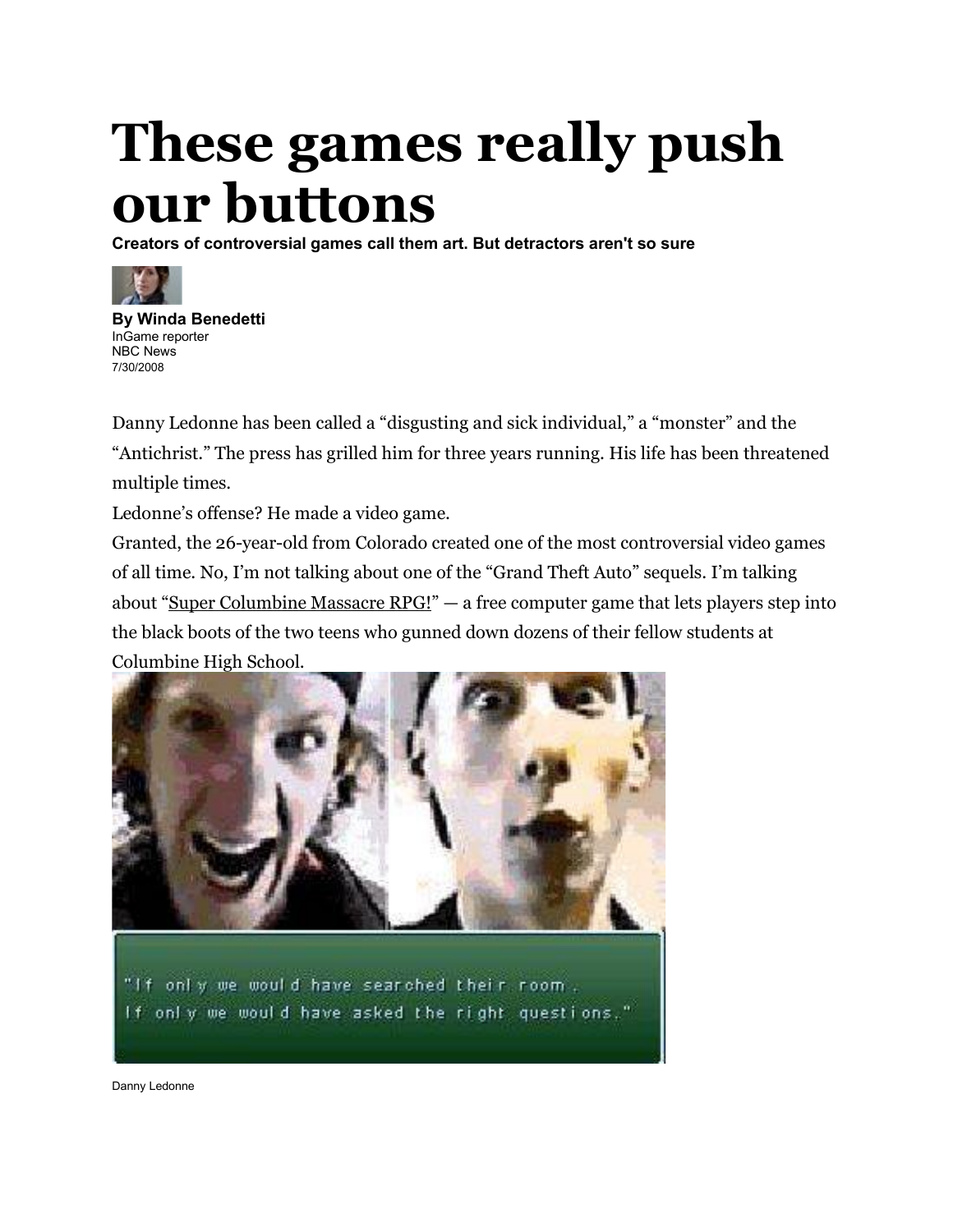Released on the sixth anniversary of the massacre, the game presents players with a lowres gaming experience that uses material culled from Eric Harris' and Dylan Klebold's own words, media reports and police documents.

"'Super Columbine' allows players to confront the last days of these two profoundly misunderstood, angry boys through their own writing, their own testimonies and gives the player the chance to understand what it might have been like in their own heads," Ledonne explains. "This game was intended to be a jumping off point for a larger discussion." But many people have taken serious issue with the game. Though the tragedy at Columbine High School occurred nearly 10 years ago, that day remains raw in the minds of many. "You don't gain appreciation for the tragedy by repeating it and participating in a recreation yourself and taking the role of murderers," says Tim Winter, president of the Parents Television Council, in an interview for a documentary film Ledonne recently completed about his experiences making the game, and the aftermath.

The film — which is called "Playing Columbine" and is now making its way around the festival circuit — includes interviews with the game's defenders and detractors as well as with school shooting survivors. The documentary presents Ledonne's argument for making his game and other games that explore troubling topics and explores the role controversial games play in our culture as well as the debate over their value.

"Super Columbine Massacre" isn't the only game pushing people's buttons. As game developers strive to grow video and computer games into a medium that offers more than just kid-friendly entertainment, an increasing number of games are shoving at our comfort zones far more than "GTA" could ever dream of.

From a game about a Jewish child's escape from the Nazis, to a game about the Catholic church's cover up of pedophilia among its priest, to a game that puts players in the shoes of a terrorist trying to kill President Bush, these [games-](http://www.nbcnews.com/id/25617869/ns/technology_and_science-games/t/games-will-push-your-buttons-boundaries/) often created by independent developers working outside the mainstream industry — ask hard questions, portray disturbing viewpoints and offer up gaming experiences that some people feel no one should ever experience at all.

"This is totally immoral and should be banned to everyone, especially younger teenagers," wrote a reader calling herself Ms. Johnson in response to my recent [column](https://editor.msnbc.msn.com/Editor/25337373) about "The Torture Game 2," a controversial Web game that allows players to torture a man-like person tied up with ropes.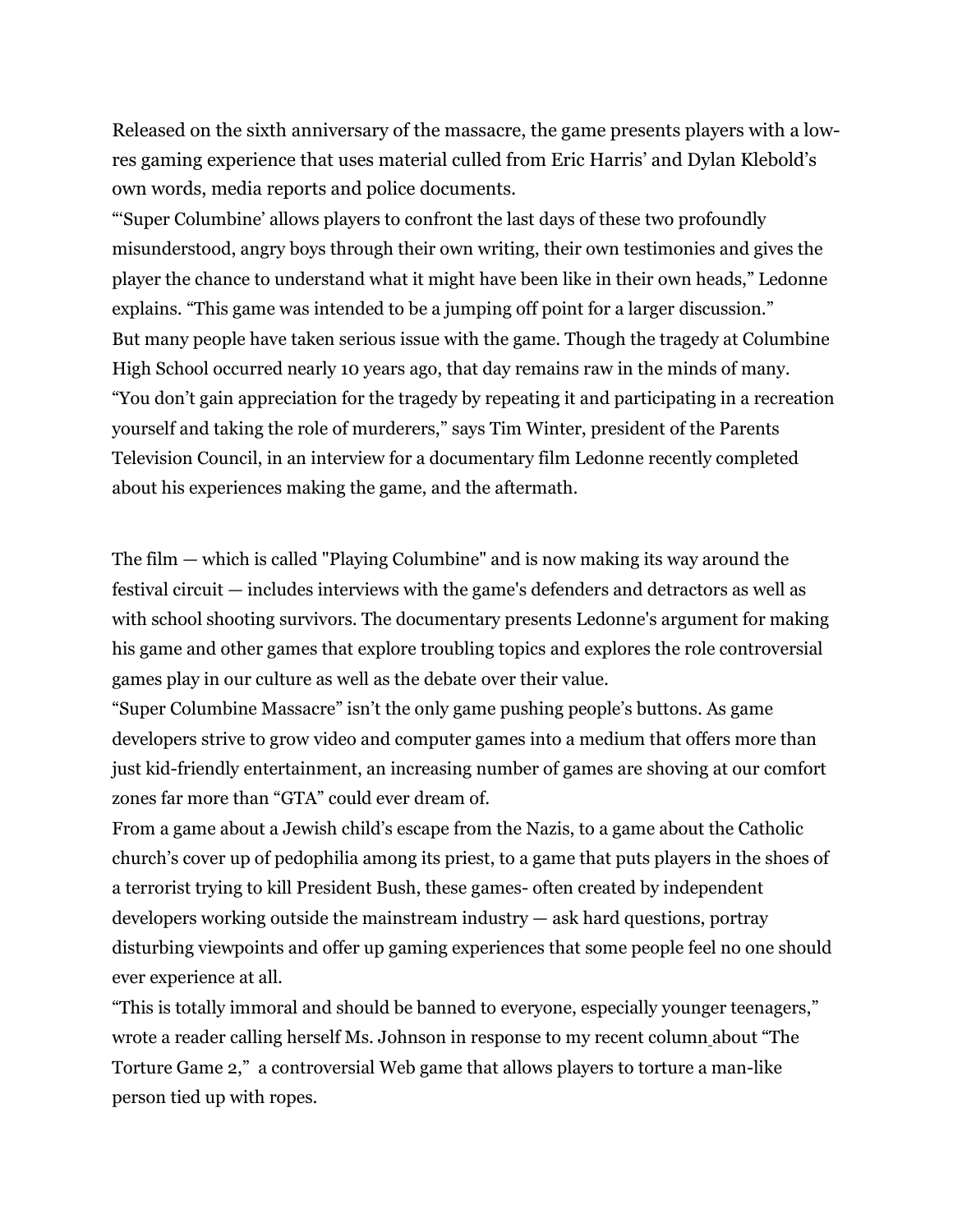But while some suggest that provocative and disturbing games have no business existing *period*, others believe that without games that push our boundaries and challenge our sensibilities, gaming as a whole will never evolve.

"I'll risk saying it: these are the types of games that truly elevate the medium," wrote Steve Watts, a 26-year-old games enthusiast from Baltimore. "Those outside the gaming culture may not realize it, but games as a whole are taking a cultural shift right now, fighting between being 'art' and 'entertainment' … I think it's only right to point out that some of the greatest art in the world is daring and tests boundaries."

### **Playing Columbine**

Ledonne, who grew up in Colorado, was a high school sophomore in 1999 when Harris and Klebold walked through Columbine High, gunning down students and teachers. The massacre had a profound impact on the kid who, not unlike the killers, was a loner and bullied by other students.



Danny Ledonne

"I was looking at these two boys who I saw perhaps too much of myself in," Ledonne says in the documentary. "To be honest with you, I was headed down something of a similar path."

Years later, Ledonne — a film student fascinated by the way movies have the ability to inspire public discourse — decided to make a game about Columbine. He said it was his way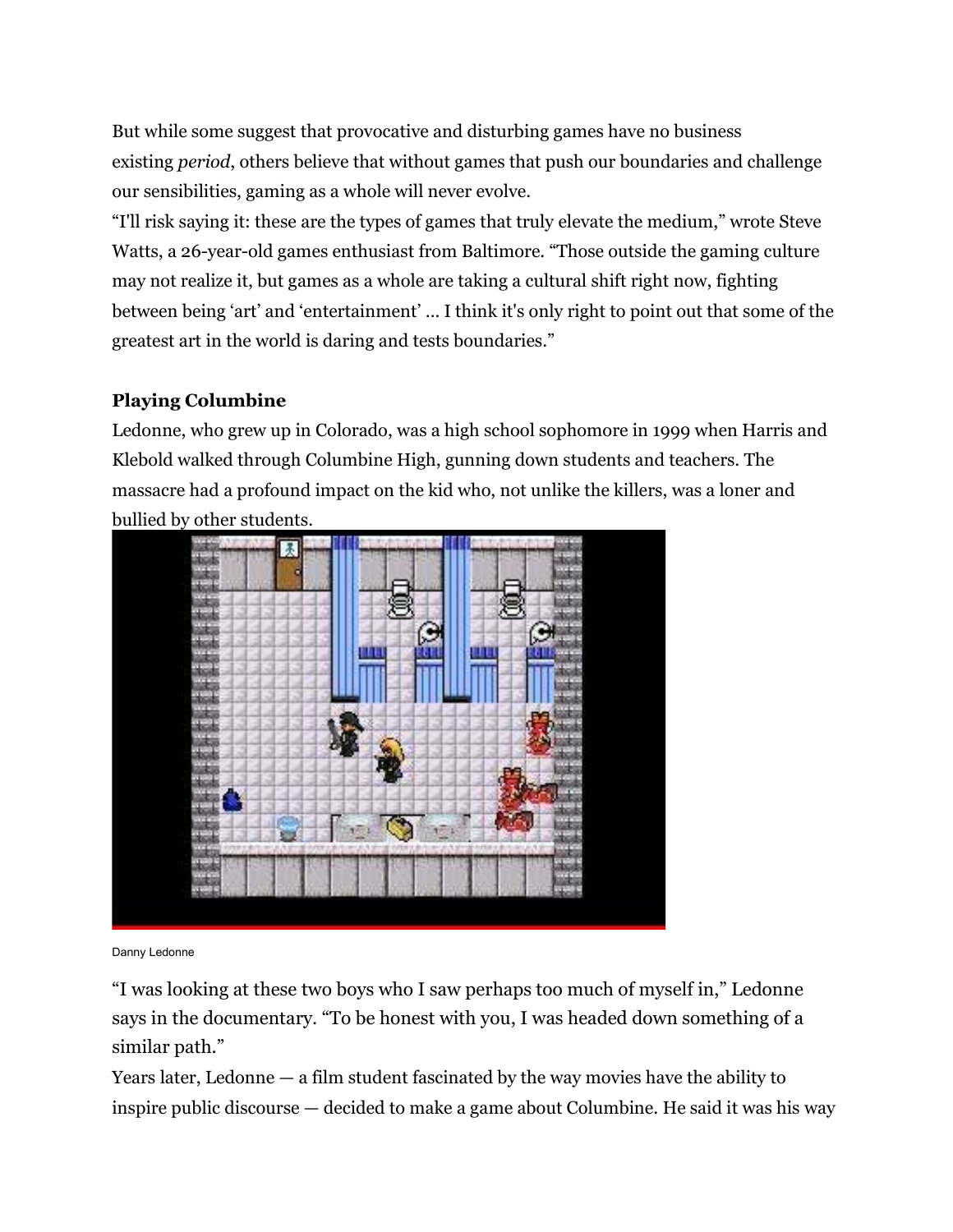of exploring this landmark tragedy, and an especially intriguing one since games like "Doom" had been blamed for the shooting.

After spending months researching the massacre, he launched "Super Columbine" as a free download on the Internet and, in doing so, launched a controversy. Some called Ledonne's game a slap in the face to the families of those killed and an exploitive and unnecessary piece of violent entertainment. Others hailed it as sophisticated fusion of gameplay and documentary filmmaking and a ground-breaking achievement in artistic game design. Even those personally affected by the massacre weighed in with differing points of view. But the controversy didn't end there. "Playing [Columbine"](http://www.playingcolumbine.com/) takes a look at what happened when "Super Columbine Massacre RPG!" was implicated as an inspiration for a shooting in Montreal. The film also explores what happened when the Slamdance Festival- whose aim is to support edgier artists than Sundance - [removed](http://www.nytimes.com/2007/01/28/arts/28chap.html) the game from its "Guerilla Gamemaker Competition" last year. (More than half of the festival's developers pulled their [games](http://kotaku.com/gaming/editorial/developers-protest-slamdance-game-festival-227145.php) to protest the censorship).

#### **Should games tackle touchy subjects?**

As the film explores the ins and outs and ups and downs of making a game that treads on touchy territory, what Ledonne finds is that while movies, books, and even paintings are free to explore difficult topics, video games remain confined to something of a good-time ghetto — that is, it's all fine and dandy if a game asks players to merrily save princesses or battle giant cartoon apes, but for some it's inconceivable that something called a "game" should tackle controversial topics and provoke real debate.

"The controversy should be that there aren't more games like 'Super Columbine Massacre RPG!' that are as demanding and as artistically innovative," David Kociemba, an art professor Emerson College, says in the documentary.

"Why is it permitted for Michael Moore in 2002, to make 'Bowling For Columbine' — a film essay on this subject — and to use far more graphic footage than Danny Ledonne does three years later in a primitive low-res video game? Are we really going to say that video game designers are the one set of artists that do not have the right to engage in contemporary political issues?"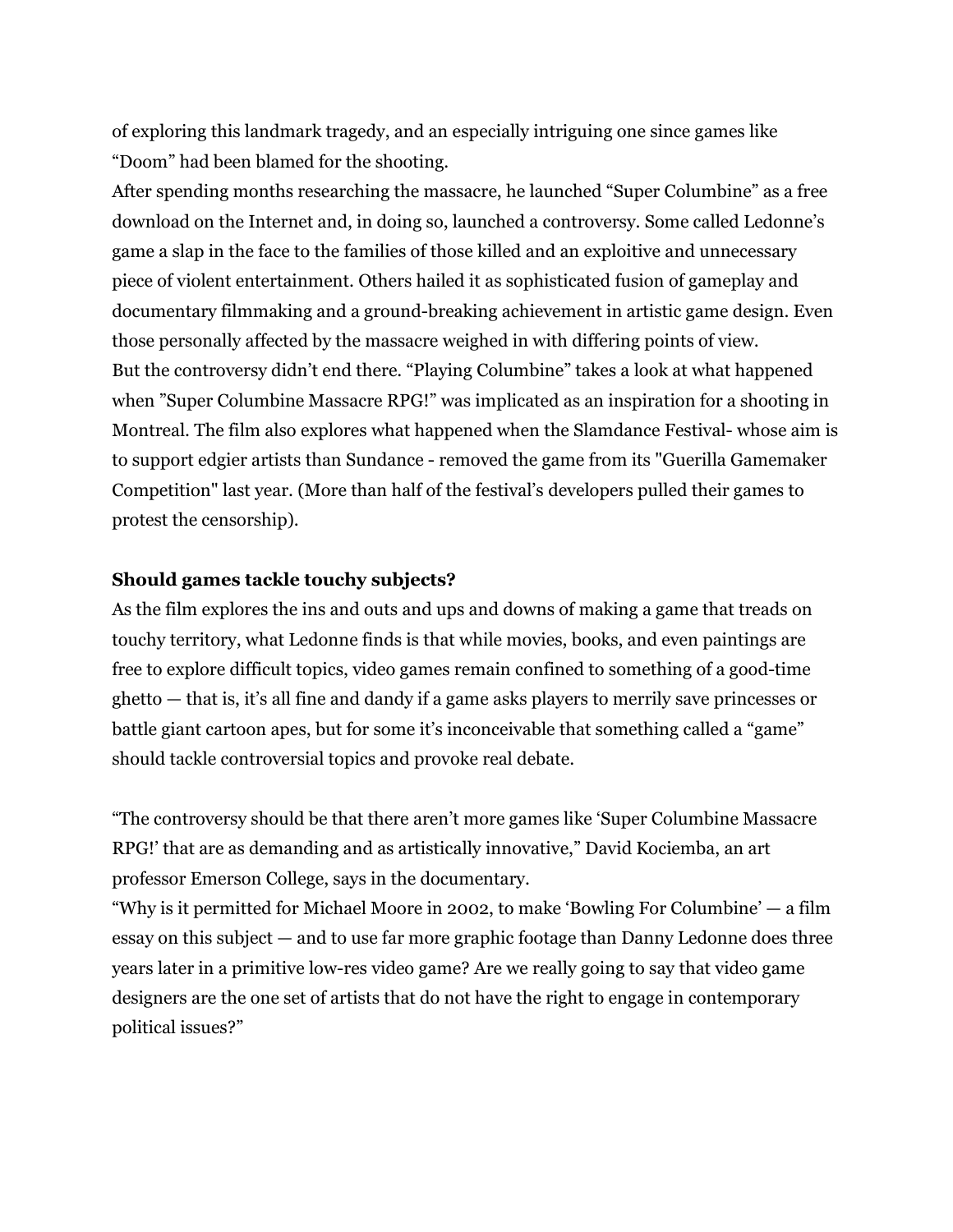But New York state senator Andrew Lanza questions the ability of games to explore such topics. "The question is, can you take real life tragedies and somehow turn them into educational games. You know, I'm sure it's possible, but I think it's difficult."

#### **Testing…testing**

Despite the resistance developers encounter when making games that tread on taboo territory, there's a growing number of games out there that [provoke](http://www.nbcnews.com/id/25617869/ns/technology_and_science-games/t/games-will-push-your-buttons-boundaries/) both ire and insight.



Wafaa Bilal

**"Virtual Jihadi" puts players in the role of a suicide bomber tasked with killing President Bush. Critics accused game-maker Wafaa Bilal with promoting terrorism. Bilal counters that he was trying to raise awareness about the civilian toll of the war in Iraq.**

[Wafaa](http://wafaabilal.com/) Bilal, an Iraqi-born-Chicago-based artist, was recently [accused](http://www.nbcnews.com/id/21134540/) of promoting terrorism when he began showing his game "Virtual Jihadi" at art galleries. The game puts players in the role of a suicide bomber tasked with killing President Bush. But Bilal [insists](http://www.nbcnews.com/id/21134540/)instead that he wanted to raise awareness about the civilian toll in Iraq and show that many Iraqis "have been forced by the consequences of the invasion to become suicide bombers."

The Italian developers at La [Molleindustria](http://www.molleindustria.org/en/about) have taken a jab at the Catholic Church's handling of the molestation scandals with "Operation: [Pedopriest,](http://www.molleindustria.org/en/operation-pedopriest)" a game that puts players in the role of a Vatican task force charged with covering up for priests with a penchant for pedophilia.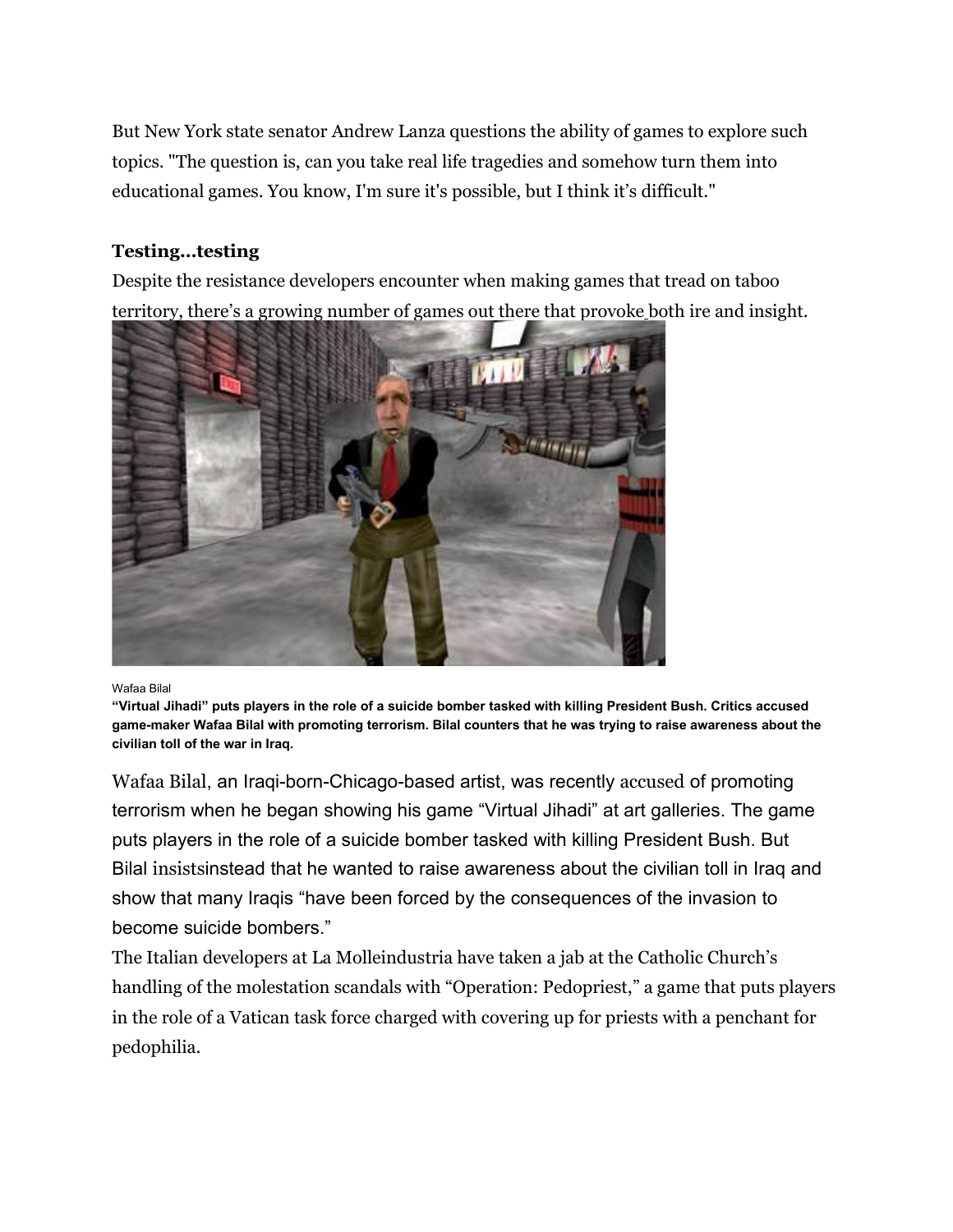## **7 games that will push your buttons and boundaries**

While some would prefer it if video games remained light-hearted entertainment suitable for the whole family, some believe games can and should push us to investigate darker and more disturbing topics.

From child molestations to the Holocaust to religious intolerance, some provocative developers are using games to explore taboo topics, [troubling](http://www.nbcnews.com/id/25835616/ns/technology_and_science-games/t/these-games-really-push-our-buttons/?ns=technology_and_science-games&t=these-games-really-push-our-buttons) times and the blackest reaches of [mankind's](http://www.nbcnews.com/id/25835616/ns/technology_and_science-games/t/these-games-really-push-our-buttons/?ns=technology_and_science-games&t=these-games-really-push-our-buttons) black little heart.

Here's a look at some of the games that forgo lighter fare in favor of pushing players' comfort zones. While these digital creations may be disturbing, offensive and even a little bit scary, their creators argue that they also have something important to say about the real world around us.

-- Winda Benedetti



Danny Ledonne

This highly controversial role-playing game plays out like a cross between a game and a documentary film.

Created by filmmaker Danny Ledonne, it puts players into the mindset of Eric Harris and Dylan Klebold by allowing them to [role-play](http://www.columbinegame.com/) as the two teens on the day they walked through Columbine High School, gunning down students and teachers. Mixed into the gameplay are real images from the boys' lives and the shooting, and excerpts from the killers' own writings.

This polarizing game has inspired years of debate, with some praising it as a thoughtful achievement in artistic game-making and others condemning it as an exploitive punch in the gut to the families of those killed.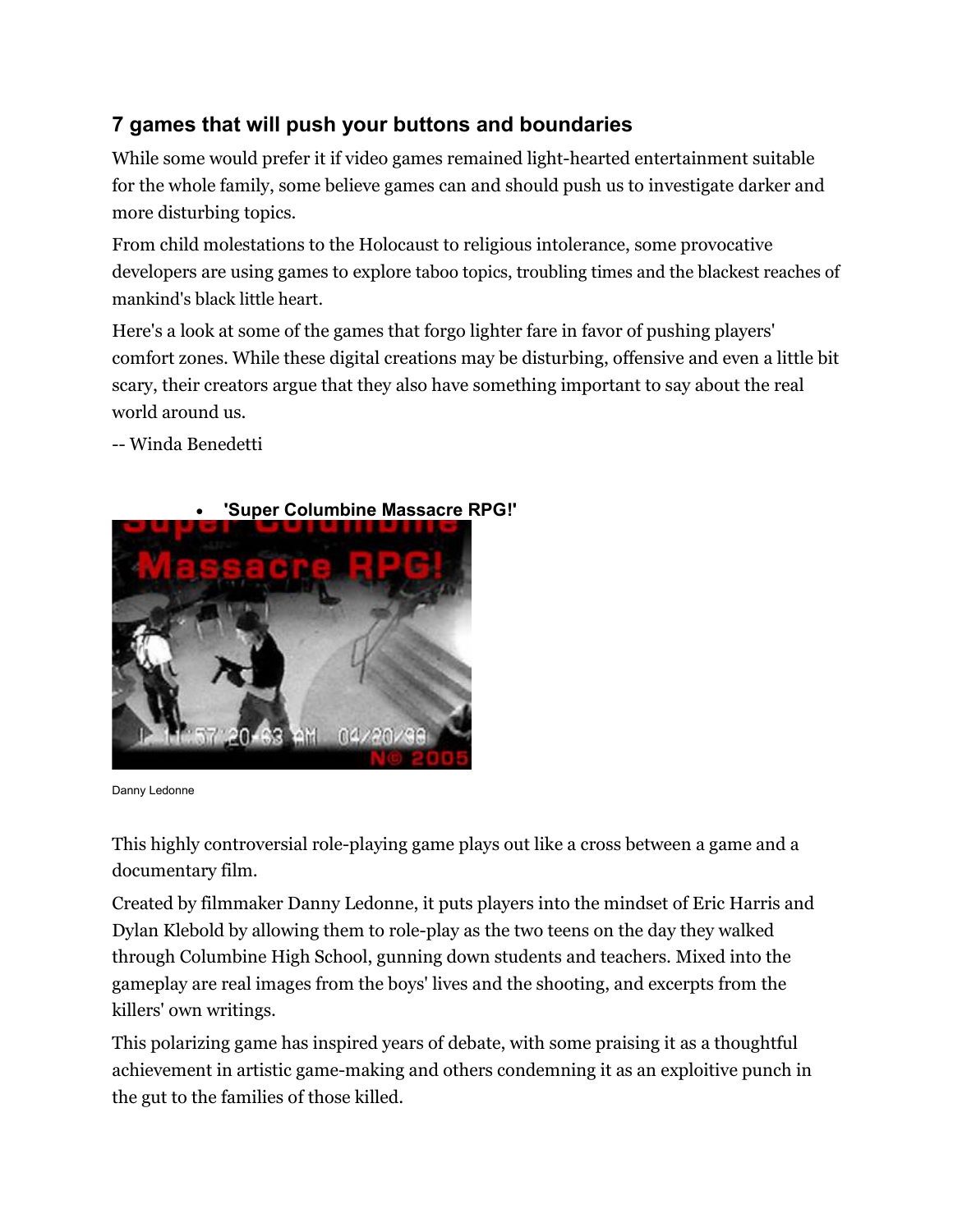#### **'JFK: Reloaded'**



Traffic Games

Created by Scottish company Traffic Games, "JFK: [Reloaded"](http://www.gamerunlimited.com/jfk.php) stirred up plenty of controversy when it launched in 2004 on the 41st anniversary of John F. Kennedy's assassination. The game, which plays out like a first-person shooter, puts players in the Texas Schoolbook Depository and in the shoes of Lee Harvey Oswald and then challenges them to try to shoot the president as his motorcade drives by.

While some called the game a ["useful](http://www.watercoolergames.org/archives/000296.shtml) tool" for better understanding a historical event, others call it ["nauseating"](http://www.slate.com/id/2110034/) and the Kennedy family called it "despicable."



Molleindustria

The game developers and artists at [Molleindustria](http://www.molleindustria.org/en/home) say they want to "free videogames from the dictatorship of entertainment, using them instead to describe pressing social needs, and to express our feelings or ideas just as we do in other forms of art."

With that in mind, they created ["Operation:](http://www.molleindustria.org/en/operation-pedopriest) Pedopriest" to express their outrage over the Catholic Church's handling of priests who molest children. The game asks players to control a Vatican task force that protects priests as they attack children by intimidating parents and witnesses.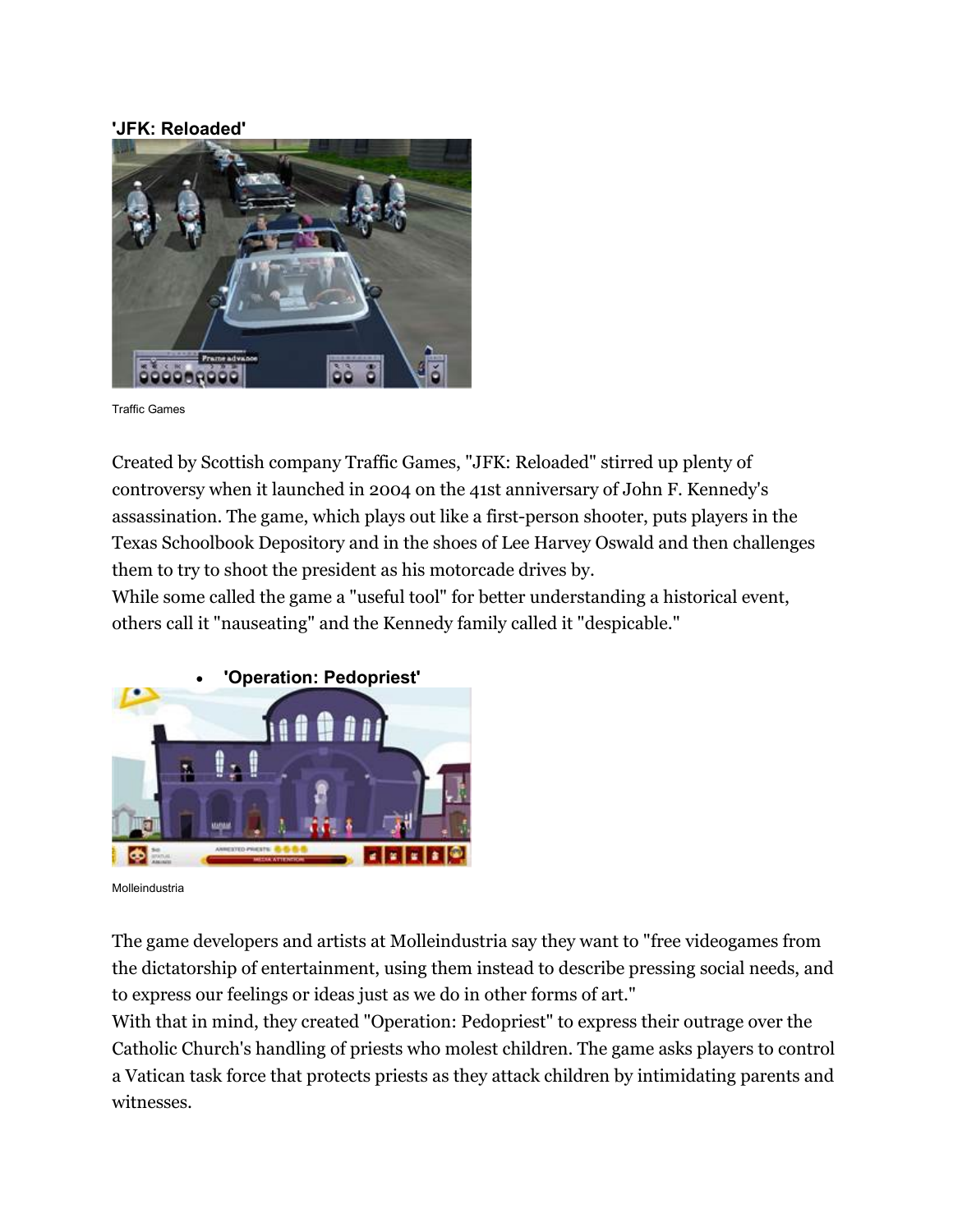The game is unsettling, outrageous and, many say, offensive. But the game makers say they wanted to provoke discussion and debate about an issue they find even more unsettling, outrageous and offensive.



Molleindustria

With "Faith [Fighter,](http://www.molleindustria.org/faith-fighter)" the Molleindustria folks use a healthy dose of humor to illustrate the problem of religious intolerance. Here players control various deities, from Jesus to Buddha to even Mohammad and have them engage in cartoonish fisticuffs a la "Mortal Kombat." (Check out "Bible [Fight"](http://games.adultswim.com/bible-fight-action-online-game.html) as well for another fighting game of biblical proportions.)



#### **'Harpooned: Japanese Cetacean Research Simulator'**

Conor O'Kane

"Right from the start I knew it was important that the game not be preachy," says [Conor](http://www.gamasutra.com/php-bin/news_index.php?story=17718) [O'Kane,](http://www.gamasutra.com/php-bin/news_index.php?story=17718) the Australian creator of the disturbing-yet-fun whale-hunting game ["Harpooned.](http://harpooned.org/)" "I didn't want to tell people what to think; rather I wanted to encourage them to think for themselves."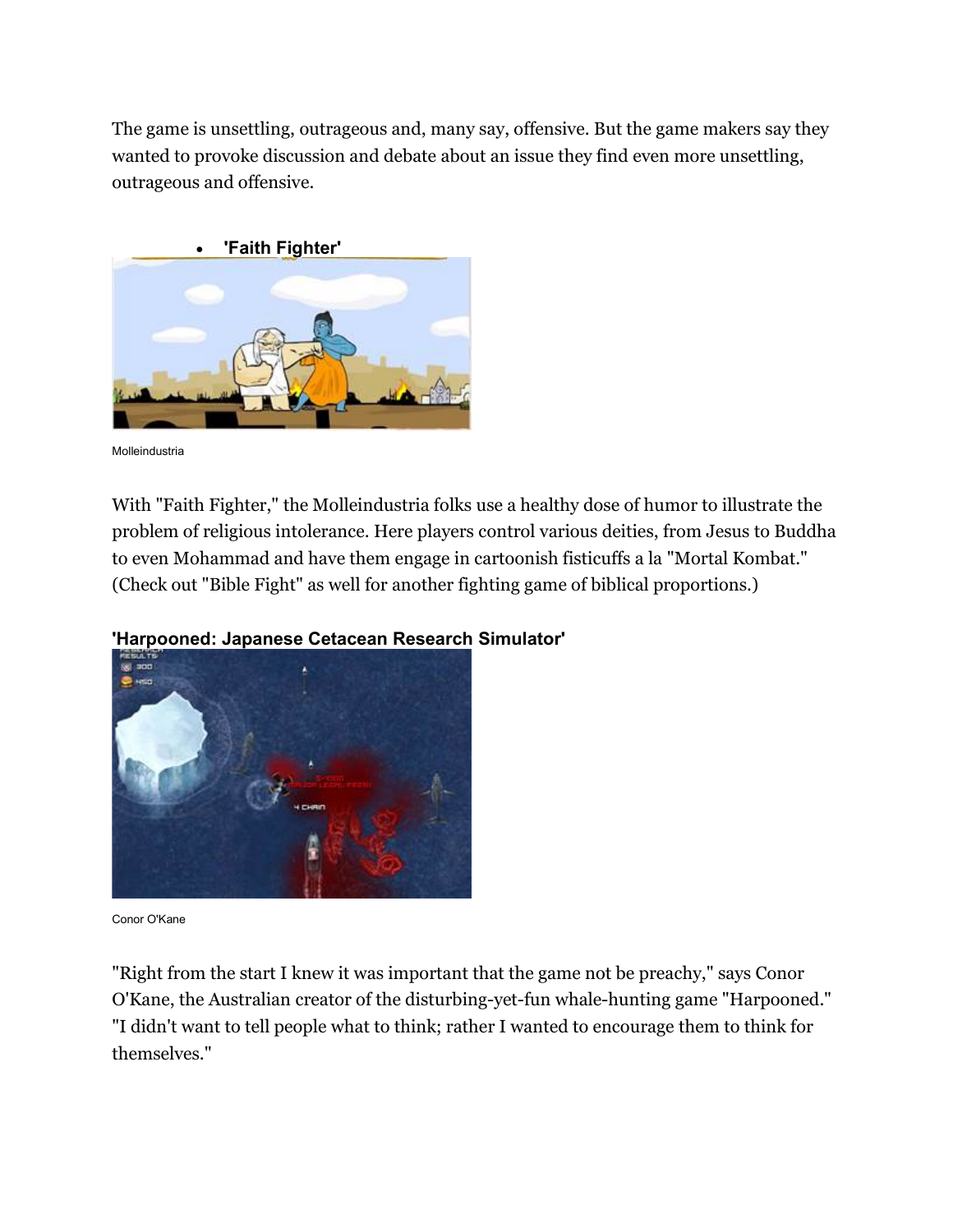O'Kane's shooting game tasks players with gunning down defenseless whales in Antarctica, transforming them into dog food and whaleburgers as you go. Shoot the whales and their guts blossom in the water. While it's both gross and sad, O'Kane said he wanted to use satire to illuminate a real-world problem - the mass slaughter of whales by the Japanese under the guise of "research."



Newsgaming

The starting screen greets you with this: "This is not a game. You can't win and you can't lose. It has no ending. It has already begun."

[Newsgaming](http://www.newsgaming.com/) offers up its take on the War on Terror with a simple little game called "September 12th." You're given free reign to send missiles into an Afghani Village. But as you destroy buildings and kill civilians, you see that your actions have consequences - the more you fire on the people, the more terrorists you create.



Luc Bernard